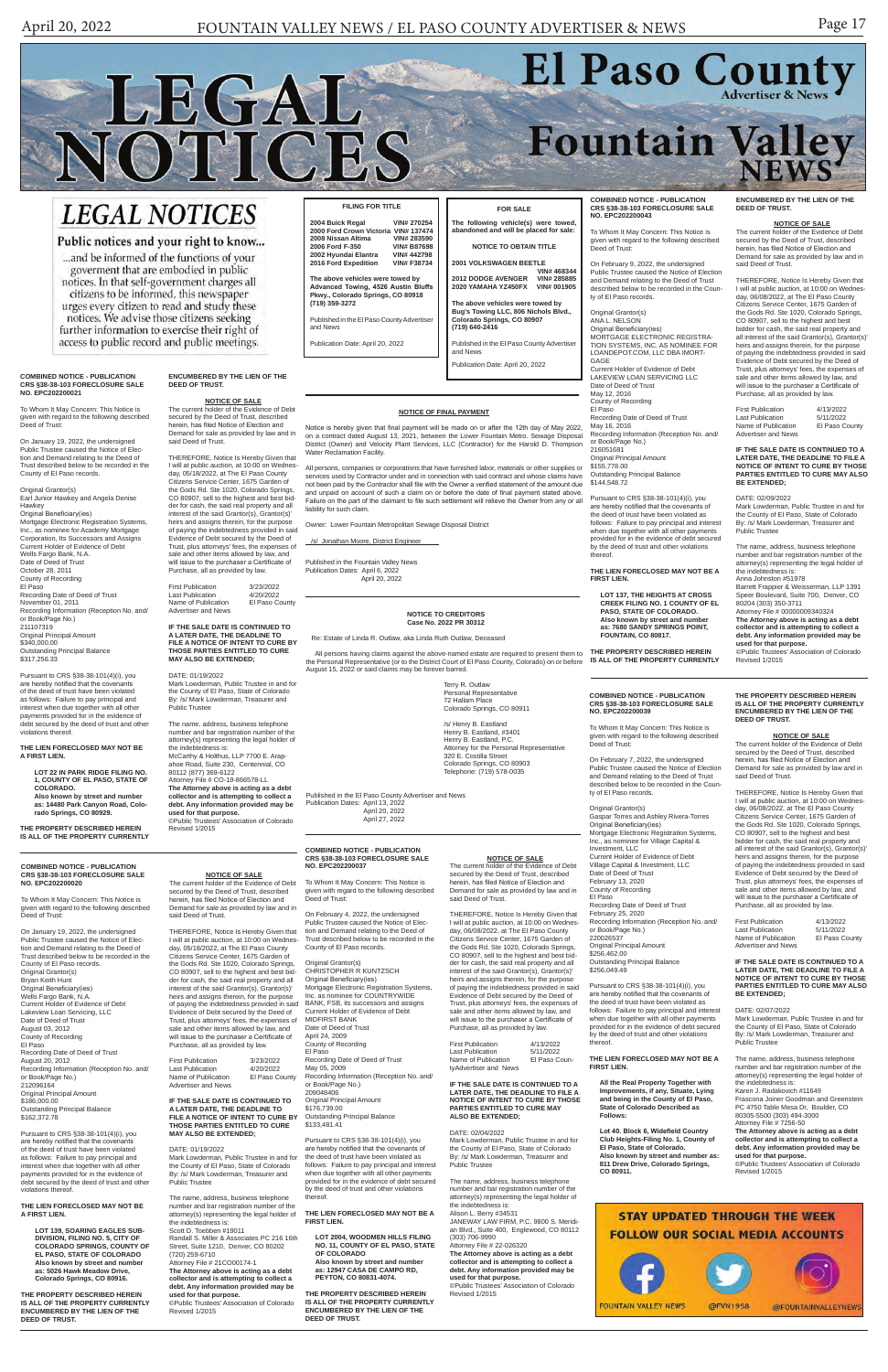# Page 18 FOUNTAIN VALLEY NEWS / EL PASO COUNTY ADVERTISER & NEWS April 20, 2022

**COMBINED NOTICE - PUBLICATION CRS §38-38-103 FORECLOSURE SALE NO. EPC202200016**

On January 18, 2022, the undersigned Public Trustee caused the Notice of Election and Demand relating to the Deed of Trust described below to be recorded in the County of El Paso records. Original Grantor(s) AMBER STOUT-GRAHAM and BRYTON GRAHAM Original Beneficiary(ies) Mortgage Electronic Registration Systems, Inc. as nominee for THRIVE MORTGAGE, LLC, its successors and assigns Current Holder of Evidence of Debt COLORADO HOUSING AND FINANCE **AUTHORITY** Date of Deed of Trust January 11, 2019 County of Recording El Paso Recording Date of Deed of Trust January 14, 2019 Recording Information (Reception No. and/ or Book/Page No.) 219004076 Original Principal Amount \$158,083.00 Outstanding Principal Balance \$156,575.88

To Whom It May Concern: This Notice is

given with regard to the following described Deed of Trust:

**NOTICE OF SALE**<br>The current holder of the Evidence of Debt secured by the Deed of Trust, described herein, has filed Notice of Election and Demand for sale as provided by law and in said Deed of Trust.

Pursuant to CRS §38-38-101(4)(i), you are hereby notified that the covenants of the deed of trust have been violated as follows: Failure to pay principal and interest when due together with all other payments provided for in the evidence of debt secured by the deed of trust and other violations thereof.

#### **THE LIEN FORECLOSED MAY NOT BE A FIRST LIEN.**

**LOT 109, BLOCK 1, SUNSTONE SUBDIVISION NO. 2, IN THE CITY OF COLORADO SPRINGS, COUNTY OF EL PASO, STATE OF COLORADO, AS AMENDED BY ENGINEER'S STATE-MENT RECORDED AUGUST 1, 1986 IN BOOK 5211 AT PAGE 613. Also known by street and number as: 4022 CHARLESTON DRIVE, COLORA-DO SPRINGS, CO 80916.**

**THE PROPERTY DESCRIBED HEREIN IS ALL OF THE PROPERTY CURRENTLY ENCUMBERED BY THE LIEN OF THE DEED OF TRUST.**

Original Grantor(s) TAJ STOKES Original Beneficiary(ies) Mortgage Electronic Registration Systems, Inc., acting solely as nominee for ACADE-MY MORTGAGE CORPORATION Current Holder of Evidence of Debt U.S. BANK NATIONAL ASSOCIATION Date of Deed of Trust July 22, 2013 County of Recording El Paso Recording Date of Deed of Trust July 23, 2013 Recording Information (Reception No. and/ or Book/Page No.) 213094483 Original Principal Amount \$188,522.00 Outstanding Principal Balance \$170,318.09 Pursuant to CRS §38-38-101(4)(i), you

> THEREFORE, Notice Is Hereby Given that I will at public auction, at 10:00 on Wednesday, 05/18/2022, at The El Paso County Citizens Service Center, 1675 Garden of the Gods Rd. Ste 1020, Colorado Springs, CO 80907, sell to the highest and best bidder for cash, the said real property and all interest of the said Grantor(s), Grantor(s)' heirs and assigns therein, for the purpose of paying the indebtedness provided in said Evidence of Debt secured by the Deed of Trust, plus attorneys' fees, the expenses of sale and other items allowed by law, and will issue to the purchaser a Certificate of Purchase, all as provided by law.

| <b>First Publication</b> | 3/23/2022      |
|--------------------------|----------------|
| <b>Last Publication</b>  | 4/20/2022      |
| Name of Publication      | El Paso County |
| Advertiser and News      |                |

**IF THE SALE DATE IS CONTINUED TO A LATER DATE, THE DEADLINE TO FILE A NOTICE OF INTENT TO CURE BY THOSE PARTIES ENTITLED TO CURE MAY ALSO BE EXTENDED;**

#### DATE: 01/18/2022

Mark Lowderman, Public Trustee in and for the County of El Paso, State of Colorado By: /s/ Mark Lowderman, Treasurer and Public Trustee

**IF THE SALE DATE IS CONTINUED TO A LATER DATE, THE DEADLINE TO FILE A**  \$156,120.00 Outstanding Principal Balance \$146,809.95

> The name, address, business telephone number and bar registration number of the attorney(s) representing the legal holder of the indebtedness is: David R. Doughty #40042 JANEWAY LAW FIRM, P.C. 9800 S. Meridian Blvd., Suite 400, Englewood, CO 80112 (303) 706-9990 Attorney File # 20-024488 **The Attorney above is acting as a debt collector and is attempting to collect a debt. Any information provided may be used for that purpose.** ©Public Trustees' Association of Colorado

Revised 1/2015

**COMBINED NOTICE - PUBLICATION CRS §38-38-103 FORECLOSURE SALE NO. EPC202200028**

> To Whom It May Concern: This Notice is given with regard to the following described Deed of Trust:

On January 28, 2022, the undersigned Public Trustee caused the Notice of Election and Demand relating to the Deed of Trust described below to be recorded in the County of El Paso records.

are hereby notified that the covenants of the deed of trust have been violated as follows: Failure to pay principal and interest when due together with all other payments provided for in the evidence of debt secured by the deed of trust and other violations thereof.

**THE LIEN FORECLOSED MAY NOT BE A FIRST LIEN.**

**LOT 35, WINDMILL MESA FILING NO. 1, COUNTY OF EL PASO, STATE OF COLORADO**

**Also known by street and number as: 5322 BRADLEY CIRCLE, COLORADO SPRINGS, CO 80911.**

**THE PROPERTY DESCRIBED HEREIN IS ALL OF THE PROPERTY CURRENTLY ENCUMBERED BY THE LIEN OF THE** 

**DEED OF TRUST.**

**NOTICE OF SALE** The current holder of the Evidence of Debt secured by the Deed of Trust, described herein, has filed Notice of Election and Demand for sale as provided by law and in

said Deed of Trust. THEREFORE, Notice Is Hereby Given that I will at public auction, at 10:00 on Wednes-day, 06/01/2022, at The El Paso County Citizens Service Center, 1675 Garden of

Advertiser and News

**NOTICE OF INTENT TO CURE BY THOSE PARTIES ENTITLED TO CURE MAY ALSO BE EXTENDED;** DATE: 01/28/2022 Mark Lowderman, Public Trustee in and for the County of El Paso, State of Colorado

Last Publication<br>Name of Publication

First Publication 4/6/2022<br>Last Publication 5/4/2022 Last Publication 5/4/2022<br>Name of Publication El Paso County Name of Publication Advertiser and News

> By: /s/ Mark Lowderman, Treasurer and Public Trustee The name, address, business telephone number and bar registration number of the attorney(s) representing the legal holder of the indebtedness is: Anna Johnston #51978 Barrett Frappier & Weisserman, LLP 1391 Speer Boulevard, Suite 700, Denver, CO 80204 (303) 350-3711 Attorney File # 00000007478332

**The Attorney above is acting as a debt collector and is attempting to collect a debt. Any information provided may be used for that purpose.** ©Public Trustees' Association of Colorado Revised 1/2015

#### **COMBINED NOTICE - PUBLICATION CRS §38-38-103 FORECLOSURE SALE NO. EPC202200032**

To Whom It May Concern: This Notice is given with regard to the following described Deed of Trust:

On January 31, 2022, the undersigned Public Trustee caused the Notice of Election and Demand relating to the Deed of Trust described below to be recorded in the County of El Paso records.

Original Grantor(s) EUGENE D SMITH III Original Beneficiary(ies) Mortgage Electronic Registration Systems, Inc., as nominee for CORNERSTONE HOME LENDING, INC. Current Holder of Evidence of Debt CORNERSTONE HOME LENDING, INC. Date of Deed of Trust July 13, 2018 County of Recording El Paso Recording Date of Deed of Trust July 13, 2018 Recording Information (Reception No. and/ or Book/Page No.) 218081136 Original Principal Amount<br>\$224 730 00 \$224,730.00 Outstanding Principal Balance \$221,210.72

Pursuant to CRS §38-38-101(4)(i), you are hereby notified that the coven the deed of trust have been violated as follows: Failure to pay principal and interest when due together with all other payments provided for in the evidence of debt secured by the deed of trust and other violations thereof.

#### **THE LIEN FORECLOSED MAY NOT BE A FIRST LIEN.**

Pursuant to CRS §38-38-101(4)(i), you<br>are hereby notified that the covenants of are hereby notified that the covenants of the deed of trust have been violated as follows: Failure to pay principal and interest when due together with all other payments provided for in the evidence of debt secured by the deed of trust and other violations thereof.

**LOT 2, BLOCK 18, SECURITY, COLO-RADO, ADDITION NO. 10, COUNTY OF EL PASO, STATE OF COLORADO. Also known by street and number as: 505 INCA DR, COLORADO SPRINGS, CO 80911-1629.**

**THE PROPERTY DESCRIBED HEREIN IS ALL OF THE PROPERTY CURRENTLY ENCUMBERED BY THE LIEN OF THE** 

**DEED OF TRUST.**

**NOTICE OF SALE** The current holder of the Evidence of Debt secured by the Deed of Trust, described herein, has filed Notice of Election and Demand for sale as provided by law and in

said Deed of Trust.

THEREFORE, Notice Is Hereby Given that

First Publication 4/13/2022<br>Last Publication 5/11/2022 Last Publication 5/11/2022<br>Name of Publication El Paso County Name of Publication Advertiser and News

Purchase, all as provided by law.

First Publication 4/6/2022 Last Publication 5/4/2022<br>Name of Publication El Paso County Name of Publication Advertiser and News

**IF THE SALE DATE IS CONTINUED TO A LATER DATE, THE DEADLINE TO FILE A NOTICE OF INTENT TO CURE BY THOSE PARTIES ENTITLED TO CURE MAY ALSO BE EXTENDED;**

#### DATE: 01/31/2022

Mark Lowderman, Public Trustee in and for the County of El Paso, State of Colorado By: /s/ Mark Lowderman, Treasurer and Public Trustee

The name, address, business telephone number and bar registration number of the attorney(s) representing the legal holder of the indebtedness is: Scott D. Toebben #19011 Randall S. Miller & Associates PC 216 16th Street, Suite 1210, Denver, CO 80202 (720) 259-6710 Attorney File # 20CO00073-1 **The Attorney above is acting as a debt** 

**collector and is attempting to collect a debt. Any information provided may be used for that purpose.**

©Public Trustees' Association of Colorado Revised 1/2015

#### **COMBINED NOTICE - PUBLICATION CRS §38-38-103 FORECLOSURE SALE NO. EPC202200030**

Pursuant to CRS §38-38-101(4)(i), you are hereby notified that the covenants of the deed of trust have been violated as when due together with all other payments

To Whom It May Concern: This Notice is given with regard to the following described Deed of Trust:

On January 28, 2022, the undersigned Public Trustee caused the Notice of Election and Demand relating to the Deed of Trust described below to be recorded in the County of El Paso records.

Original Grantor(s) JO ANNA BAIR Original Beneficiary(ies) THEREFORE, Notice Is Hereby Given that I will at public auction, at 10:00 on Wednes-day, 06/08/2022, at The El Paso County Citizens Service Center, 1675 Garden of the Gods Rd. Ste 1020, Colorado Springs, CO 80907, sell to the highest and best bidder for cash, the said real property and all interest of the said Grantor(s), Grantor(s) heirs and assigns therein, for the purpose of paying the indebtedness provided in said Evidence of Debt secured by the Deed of Trust, plus attorneys' fees, the expenses of sale and other items allowed by law, and will issue to the purchaser a Certificate of Purchase, all as provided by law. First Publication 4/13/2022 Last Publication 5/11/2022<br>Name of Publication El Paso County

Mortgage Electronic Registration Systems, Inc. as nominee for PRIMARY RESIDEN-TIAL MORTGAGE, INC., its successors and assigns Current Holder of Evidence of Debt COLORADO HOUSING AND FINANCE AUTHORITY Date of Deed of Trust October 30, 2018 County of Recording El Paso Recording Date of Deed of Trust October 31, 2018 Recording Information (Reception No. and/ or Book/Page No.)

218126370 Original Principal Amount \$265,109.00 Outstanding Principal Balance \$262,323.82 Name of Publication Advertiser and News

Pursuant to CRS §38-38-101(4)(i), you are hereby notified that the covenants of the deed of trust have been violated as follows: Failure to pay principal and interest when due together with all other payments provided for in the evidence of debt secured by the deed of trust and other violations thereof.

**THE LIEN FORECLOSED MAY NOT BE A FIRST LIEN.**

**LOT 1, BLOCK 4, FOUNTAIN VALLEY RANCH SUBDIVISION FILING NO. 4C, COUNTY OF EL PASO, STATE OF COLORADO Also known by street and number as:** 

**5002 WAINWRIGHT DRIVE, COLORA-DO SPRINGS, CO 80911.**

**THE PROPERTY DESCRIBED HEREIN** 

#### **IS ALL OF THE PROPERTY CURRENTLY ENCUMBERED BY THE LIEN OF THE DEED OF TRUST.**

**NOTICE OF SALE** The current holder of the Evidence of Debt secured by the Deed of Trust, described herein, has filed Notice of Election and Demand for sale as provided by law and in said Deed of Trust.

I will at public auction, at 10:00 on Wednes-day, 06/01/2022, at The El Paso County Citizens Service Center, 1675 Garden of the Gods Rd. Ste 1020, Colorado Springs, CO 80907, sell to the highest and best bidder for cash, the said real property and all interest of the said Grantor(s), Grantor(s)' heirs and assigns therein, for the purpose of paying the indebtedness provided in said Evidence of Debt secured by the Deed of Trust, plus attorneys' fees, the expenses of sale and other items allowed by law, and will issue to the purchaser a Certificate of Original Grantor(s) Clarinda A. Yarbrough Original Beneficiary(ies) Mortgage Electronic Registration Systems,<br>Inc., as beneficiary, as nominee for Counbeneficiary, as nominee for Countrywide Home Loans, Inc., its successors and assigns Current Holder of Evidence of Debt LoanCare, LLC Date of Deed of Trust May 24, 2005 County of Recording El Paso Recording Date of Deed of Trust

THEREFORE, Notice Is Hereby Given that I will at public auction, at 10:00 on Wednesday, 06/01/2022, at The El Paso County Citizens Service Center, 1675 Garden of the Gods Rd. Ste 1020, Colorado Springs, CO 80907, sell to the highest and best bidder for cash, the said real property and all interest of the said Grantor(s), Grantor(s)' heirs and assigns therein, for the purpose of paying the indebtedness provided in said Evidence of Debt secured by the Deed of Trust, plus attorneys' fees, the expenses of sale and other items allowed by law, and will issue to the purchaser a Certificate of Purchase, all as provided by law.

IF THE SALE DATE IS CONTINUED TO A BE EXTENDED;

LATER DATE, THE DEADLINE TO FILE A NOTICE OF INTENT TO CURE BY THOSE PARTIES ENTITLED TO CURE MAY ALSO

the Gods Rd. Ste 1020, Colorado Springs, CO 80907, sell to the highest and best bidder for cash, the said real property and all interest of the said Grantor(s), Grantor(s)' heirs and assigns therein, for the purpose of paying the indebtedness provided in said Evidence of Debt secured by the Deed of Trust, plus attorneys' fees, the expenses of sale and other items allowed by law, and will issue to the purchaser a Certificate of Purchase, all as provided by law. First Publication 4/6/2022<br>Last Publication 5/4/2022 El Paso County Original Grantor(s) TIMOTHY A. STAMPS Date of Deed of Trust March 20, 2013 County of Recording April 30, 2013

DATE: 01/28/2022 Mark Lowderman, Public Trustee in and for the County of El Paso, State of Colorado By: /s/ Mark Lowderman, Treasurer and Public Trustee

Alison L. Berry #34531 JANEWAY LAW FIRM, P.C. 9800 S. Meridian Blvd., Suite 400, Englewood, CO 80112

The name, address, business telephone number and bar registration number of the attorney(s) representing the legal holder of the indebtedness is: (303) 706-9990 Attorney File # 19-022332 **The Attorney above is acting as a debt collector and is attempting to collect a debt. Any information provided may be** 

**used for that purpose.**

©Public Trustees' Association of Colorado Revised 1/2015

#### **NOTICE TO CREDITORS Case No. 2022 PR 30319**

Re: Estate of Roberta E. Nypaver, aka Roberta Edith Nypaver, aka Robin E. Nypaver, Deceased

Stephen Nypaver Personal Representative 3236 Oak Creek Drive East Colorado Springs, CO 80906 /s/ Henry B. Eastland Henry B. Eastland, #3401 Henry B. Eastland, P.C.

Attorney for the Personal Representative

320 E. Costilla Street Colorado Springs, CO 80903 Telephone: (719) 578-0035

Published in the El Paso County Advertiser and News

Publication Dates: April 6, 2022

 April 13, 2022 April 20, 2022

#### **NOTICE TO CREDITORS Case No. 2022 PR 30403**

Re: Estate of Ronald E. Thomas, aka Ronald Eugene Thomas, Deceased

 All persons having claims against the above-named estate are required to present them to the Personal Representative (or to the District Court of El Paso County, Colorado) on or before August 8, 2022 or said claims may be forever barred.

> Deanne K. Loreti Personal Representative 2930 Leoti Drive Colorado Springs, CO 80922

/s/ Henry B. Eastland Henry B. Eastland, #3401 Henry B. Eastland, P.C. Attorney for the Personal Representative 320 E. Costilla Street Colorado Springs, CO 80903 Telephone: (719) 578-0035

Published in the El Paso County Advertiser and News Publication Dates: April 6, 2022 April 13, 2022 April 20, 2022

**COMBINED NOTICE - PUBLICATION CRS §38-38-103 FORECLOSURE SALE NO. EPC202200041**

To Whom It May Concern: This Notice is given with regard to the following described Deed of Trust:

On February 8, 2022, the undersigned Public Trustee caused the Notice of Election and Demand relating to the Deed of Trust described below to be recorded in the County of El Paso records.

June 09, 2005 Recording Information (Reception No. and/ or Book/Page No.) 205086196 Original Principal Amount \$55,000.00 Outstanding Principal Balance \$51,713.28

**THE LIEN FORECLOSED MAY NOT BE A FIRST LIEN.**

**PHEASANT RUN RANCH LOT 30 BLK 5 FIL NO. 2, 5040 MARABOU WAY, COLORADO SPRINGS, CO 80911.**

 All persons having claims against the above-named estate are required to present them to the Personal Representative (or to the District Court of El Paso County, Colorado) on or before August 8, 2022 or said claims may be forever barred. All persons having claims against the above-named estate are required to present them to the Personal Representative (or to the District Court of El Paso County, Colorado) on or before

> **\*\*\*This loan has been modified through a Loan Modification Agreement recorded 01/13/2014 at Reception No. 214002838 in the records of the El Paso County clerk and recorder, Colorado. Also known by street and number as: 5040 Marabou Way, Colorado Springs, CO 80911-3140.**

**THE PROPERTY DESCRIBED HEREIN IS ALL OF THE PROPERTY CURRENTLY ENCUMBERED BY THE LIEN OF THE DEED OF TRUST.**

**If applicable, a description of any changes to the deed of trust described in the notice of election and demand pursuant to affidavit as allowed by statutes: The Deed of Trust legal description was corrected by Corrective Affidavit Scrivener's Error recorded 10/10/2013 at Reception No. 213127561, records of El Paso County, Colorado.**

#### **NOTICE OF SALE**

The current holder of the Evidence of Debt secured by the Deed of Trust, described herein, has filed Notice of Election and Demand for sale as provided by law and in said Deed of Trust.

THEREFORE, Notice Is Hereby Given that I will at public auction, at 10:00 on Wednesday, 06/08/2022, at The El Paso County Citizens Service Center, 1675 Garden of the Gods Rd. Ste 1020, Colorado Springs, CO 80907, sell to the highest and best bidder for cash, the said real property and all interest of the said Grantor(s), Grantor(s)' heirs and assigns therein, for the purpose of paying the indebtedness provided in said Evidence of Debt secured by the Deed of Trust, plus attorneys' fees, the expenses of sale and other items allowed by law, and will issue to the purchaser a Certificate of Purchase, all as provided by law.

**IF THE SALE DATE IS CONTINUED TO A LATER DATE, THE DEADLINE TO FILE A NOTICE OF INTENT TO CURE BY THOSE PARTIES ENTITLED TO CURE MAY ALSO BE EXTENDED;**

DATE: 02/08/2022

Mark Lowderman, Public Trustee in and for the County of El Paso, State of Colorado By: /s/ Mark Lowderman, Treasurer and Public Trustee

The name, address, business telephone number and bar registration number of the attorney(s) representing the legal holder of the indebtedness is: Amanda Ferguson #44893 Halliday, Watkins & Mann, P.C. 355 Union Blvd., Suite 250, Lakewood, CO 80228 (303) 274-0155 Attorney File # CO11050 **The Attorney above is acting as a debt** 

**collector and is attempting to collect a debt. Any information provided may be used for that purpose.** ©Public Trustees' Association of Colorado Revised 1/2015

#### **NOTICE TO CREDITORS Case No. 2022 PR 30406**

Re: Estate of Gerald Robert Minor, Deceased

August 13, 2022 or said claims may be forever barred.

Kelly J. Smith Personal Representative 15060 SE Lostine Dr. Clackamas, OR 97015

/s/ Stephen K. Lehnardt Stephen K. Lehnardt, #53926 Messner Reeves, LLP Attorney for the Personal Representative 6465 Greenwood Plaza Blvd. #650 Greenwood Village, CO 80111 Telephone: (303) 623-1800 Email: slehnardt@messner.com FAX: (303) 623-0552

Published in the El Paso County Advertiser and News Publication Dates: April 13, 2022 April 20, 2022 April 27, 2022

#### **COMBINED NOTICE - PUBLICATION CRS §38-38-103 FORECLOSURE SALE NO. EPC202200042**

To Whom It May Concern: This Notice is given with regard to the following described Deed of Trust:

On February 9, 2022, the undersigned Public Trustee caused the Notice of Election and Demand relating to the Deed of Trust described below to be recorded in the County of El Paso records.

Original Beneficiary(ies) JPMORGAN CHASE BANK, N.A. Current Holder of Evidence of Debt MIDFIRST BANK El Paso Recording Date of Deed of Trust Recording Information (Reception No. and/ or Book/Page No.) 213055469 Original Principal Amount

follows: Failure to pay principal and interest provided for in the evidence of debt secured by the deed of trust and other violations thereof.

**THE LIEN FORECLOSED MAY NOT BE A FIRST LIEN.**

**ALL THAT PARCEL OF LAND IN CITY OF COLORADO SPRINGS, EL PASO COUNTY, STATE OF COLORADO, AS MORE FULLY DESCRIBED IN DEED DOC # 2004166993, ID# 6512210040, BEING KNOWN AND DESIGNATED AS: LOT 40 IN BLOCK 3 IN PHEAS-ANT RUN RANCH FILING NO. 1, COUNTY OF EL PASO, STATE OF COLORADO. Also known by street and number as: 5135 WEBBED FOOT WAY, COLORA-DO SPRINGS, CO 80911.**

**THE PROPERTY DESCRIBED HEREIN IS ALL OF THE PROPERTY CURRENTLY ENCUMBERED BY THE LIEN OF THE** 

**DEED OF TRUST.**

**NOTICE OF SALE** The current holder of the Evidence of Debt secured by the Deed of Trust, described herein, has filed Notice of Election and Demand for sale as provided by law and in

said Deed of Trust.

**IF THE SALE DATE IS CONTINUED TO A LATER DATE, THE DEADLINE TO FILE A NOTICE OF INTENT TO CURE BY THOSE PARTIES ENTITLED TO CURE MAY ALSO** 

**BE EXTENDED;** DATE: 02/09/2022

Mark Lowderman, Public Trustee in and for the County of El Paso, State of Colorado By: /s/ Mark Lowderman, Treasurer and

Public Trustee

The name, address, business telephone number and bar registration number of the attorney(s) representing the legal holder of

the indebtedness is: Alison L. Berry #34531

JANEWAY LAW FIRM, P.C. 9800 S. Meridian Blvd., Suite 400, Englewood, CO 80112

(303) 706-9990 Attorney File # 19-022132 **The Attorney above is acting as a debt collector and is attempting to collect a debt. Any information provided may be** 

**used for that purpose.**

©Public Trustees' Association of Colorado Revised 1/2015